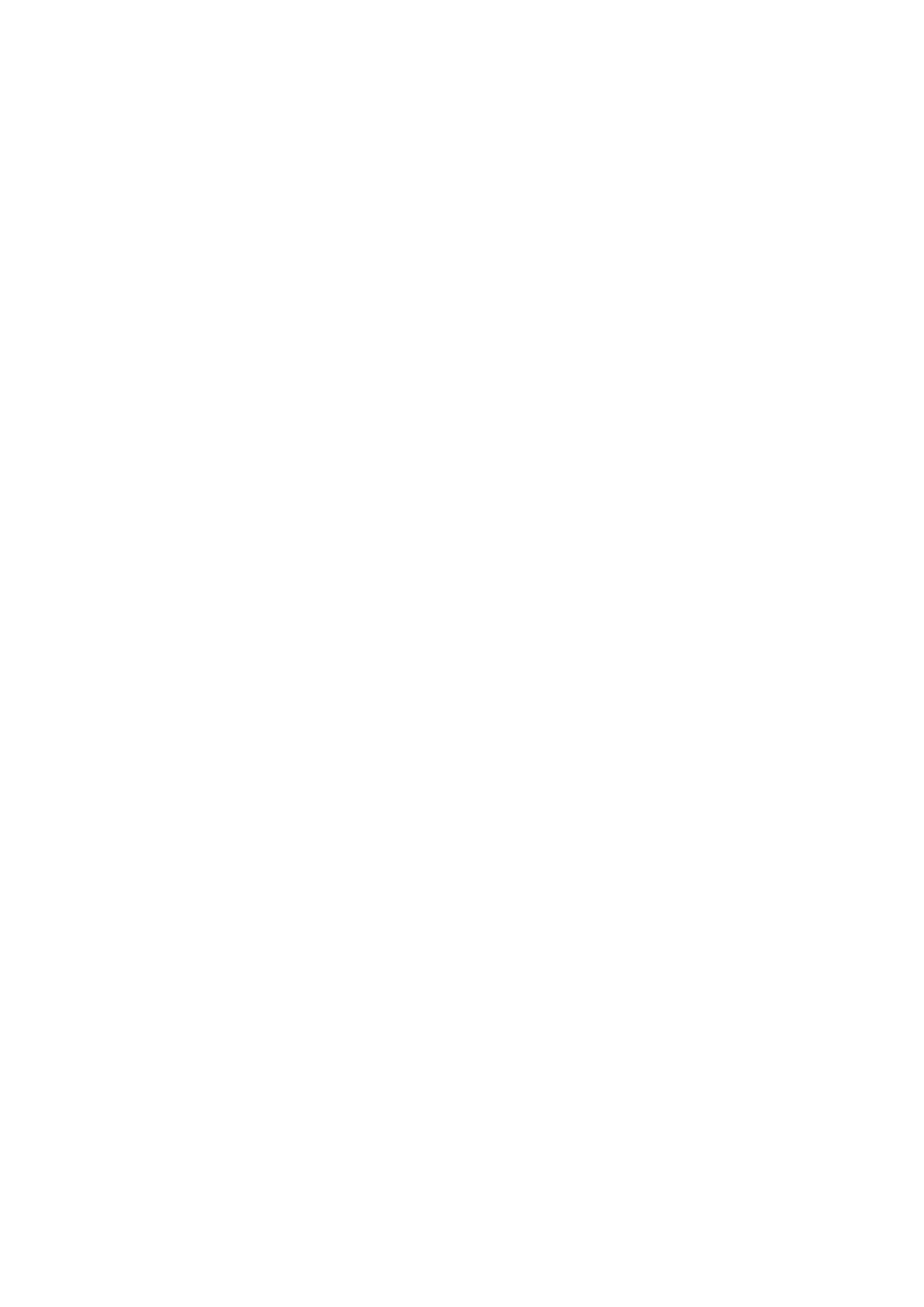#### **In the case of G.H.H. and Others v. Turkey**,

The European Court of Human Rights (First Section), sitting as a Chamber composed of:

Mrs E. PALM, *President*,

Mrs W. THOMASSEN,

Mr GAUKUR JÖRUNDSSON,

Mr C. BÎRSAN,

Mr J. CASADEVALL,

Mr R. MARUSTE, *judges*,

Mr F. GÖLCÜKLÜ, ad hoc *judge*,

and Mr M. O'BOYLE, *Section Registrar*,

Having deliberated in private on 31 August 1999 and 20 June 2000,

Delivers the following judgment, which was adopted on the lastmentioned date:

#### **PROCEDURE**

1. The case originated in an application (no. 43258/98) against the Republic of Turkey lodged with the European Commission of Human Rights ("the Commission") under former Article 25 of the Convention for the Protection of Human Rights and Fundamental Freedoms ("the Convention") by Iranian nationals, Mr G.H.H. and Others ("the applicants"), on 26 August 1998.

2. Before the Court the applicants were initially represented by both Rights International and the Iranian Refugees' Alliance, non-governmental organisations based in the United States of America. At a later stage in the proceedings the latter organisation became the applicants' sole representative. The Government of Turkey ("the Government") did not designate an Agent for the purposes of the proceedings before the Court. The President of the Chamber acceded to the applicants' request not to have their identities disclosed (Rule 47 § 3).

3. The applicants alleged essentially that their deportation to Iran would subject them to the risk of death, torture and the break-up of their family and that they had no effective remedy in the domestic law of the respondent State to challenge their deportation from the standpoint of their Convention rights.

4. The application was transmitted to the Court on 1 November 1998, when Protocol No.11 to the Convention came into force (Article 5  $\S$  2 of Protocol No. 11).

5. The application was allocated to the First Section of the Court (Rule 52 § 1 of the Rules of Court). Within that Section, the Chamber that would consider the case (Article 27 § 1 of the Convention) was constituted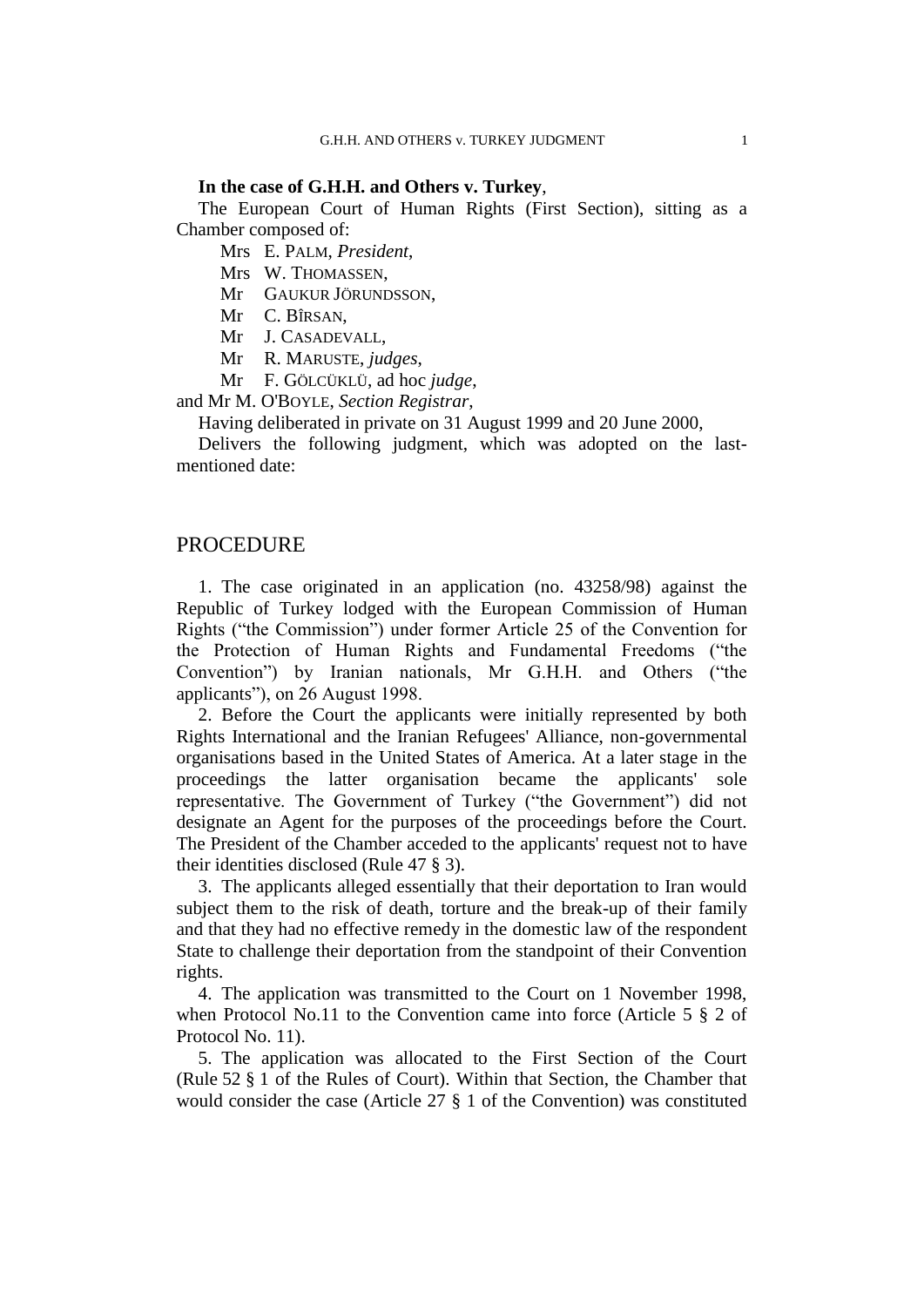as provided in Rule 26 § 1 of the Rules of Court. Mr R. Türmen, the judge elected in respect of Turkey, withdrew from sitting in the case (Rule 28). The Government accordingly appointed Mr F. Gölcüklü to sit as an *ad hoc* judge (Article 27 § 2 of the Convention and Rule 29 § 1).

6. The Commission decided to apply former Article 36 of its Rules of Procedure (Rule 39 of the Rules of Court) indicating to the Government that it was desirable in the interests of the parties and the proper conduct of the proceedings not to deport the applicants to Iran pending the Commission's decision. Following the entry into force of Protocol No. 11 and in accordance with Article 5 § 2 thereof, the Court confirmed the application of Rule 39 until further notice.

7. By a decision of 31 August 1999, the Chamber declared the application partly admissible $^1$ .

8. The applicant and the Government each filed observations on the merits (Rule 59 § 1). The Chamber having decided, after consulting the parties, that no hearing on the merits was required (Rule 59 § 2 *in fine*), the parties replied in writing to each other's observations.

#### THE FACTS

1

9. In the late 1970s and at the beginning of the 1980s the first applicant (G.H.H.) had been a supporter of his hometown branch of the Organisation of the Fedaian Minority ("the OFM"), a Marxist-Leninist organisation. This local wing of the organisation was headed by his cousin. The first applicant's involvement in the organisation's activities brought him to the attention of the authorities and he was detained on two occasions in 1980. Following a government crackdown on the OFM and its members, the first applicant lost contact with the organisation. As from 1984 he began to engage in the production and distribution of a newsletter carrying antigovernment articles as well as dissident literary contributions. The first applicant himself contributed political articles and poems to the newsletter. He maintains that between 1984 and 1990 he was kept under close surveillance by the intelligence services, including during his period of military service.

10. In 1992 he married the second applicant who in the late 1970s and early 1980s had been an anti-government activist in the Organisation of Iranian People's Fedaii ("the OIPFG"). During her student days she had received several warnings from her university about her political activities.

11. While at university the first applicant founded a controversial literary journal and engaged in cultural, intellectual and social activities both within and outside his university which incurred the enmity of

<sup>1.</sup> *Note by the Registry.* The Court's decision is obtainable from the Registry.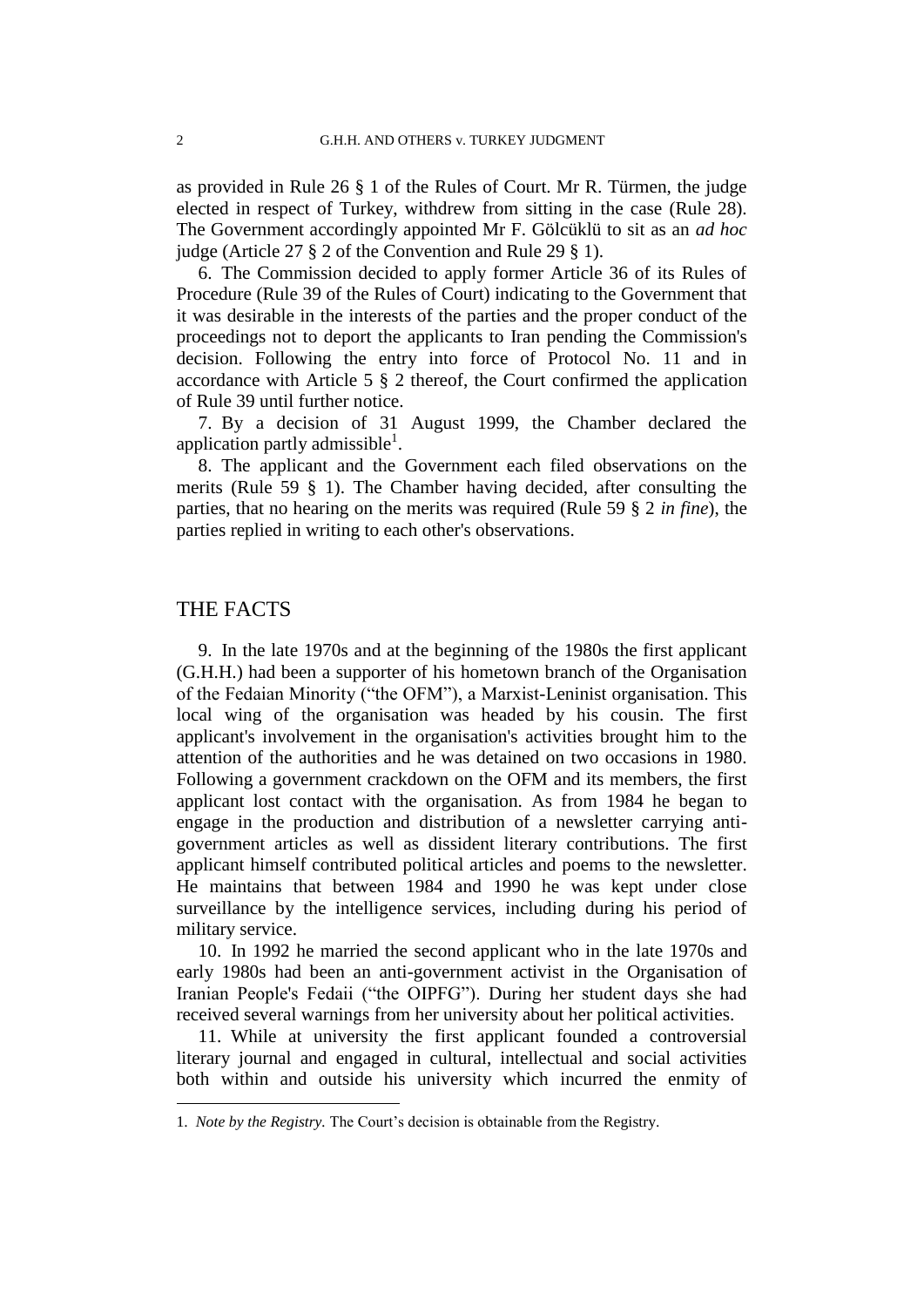fundamentalist groups and led to his being questioned by the university intelligence services. He claims that his academic and research work as well as his Western sense of dress were criticised as being incompatible with the fundamentals of Islam. He claims that in 1987 he was arrested and detained for a week by the authorities for drinking alcohol and during his detention received eighty lashes.

12. In 1993 the first applicant attempted to publish his first book, a collection of poems, some of which were dedicated to persons who, like his cousin, were regarded with suspicion or hostility by the government. The poems conveyed feelings of romance, secularism and revolutionary fervour, but he composed them in a way which would not attract the application of the censorship laws. The first applicant finally secured official approval for the publication of the book on condition that he made certain amendments to its contents. With the assistance of a third party he procured by subterfuge a certificate of conditional approval to have the book printed which enabled him to have 3,000 copies run off. Before waiting for the official approval permit for the book's release, the first applicant distributed many copies to friends and bookshops. He has subsequently learned that the authorities refused to issue a permit. He maintains that since 1994 he has submitted four other books to the Ministry of Islamic Culture and Guidance for printing permits but never received a reply, only the verbal disapproval of officials of the books' contents. The first applicant claims that this effectively places a ban on his writings.

13. On 15 March 1996 the first applicant paid a visit to his home town. He was immediately detained on arrival by members of the Iranian security forces and taken to an intelligence office. He was questioned, *inter alia*, about his political activities, his literary associates and their meeting places and about how he had obtained a provisional permit to print his book. The security forces also interrogated him about the whereabouts of his cousin. He alleges that he was severely beaten while in detention. He was released after his brother agreed to stand bail for him. Before being released the first applicant was ordered to report back to the security services. He did not comply with this order and states that his brother was subsequently harassed and is currently facing prosecution on account of his failure to respect the terms of his conditional release.

14. The first applicant states that on 29 March 1997 the publisher of a literary magazine with which he had connections was found murdered and that around the same period several other persons in the literary milieu who were known to him were imprisoned, attacked, disappeared or died in suspicious circumstances.

15. According to the first applicant, these events coupled with his own arrest and torture and dissident profile made him fear for his life and compelled him to flee Iran. He also states that after fleeing Iran his wife, the second applicant, was subjected to harassment and threats from vigilante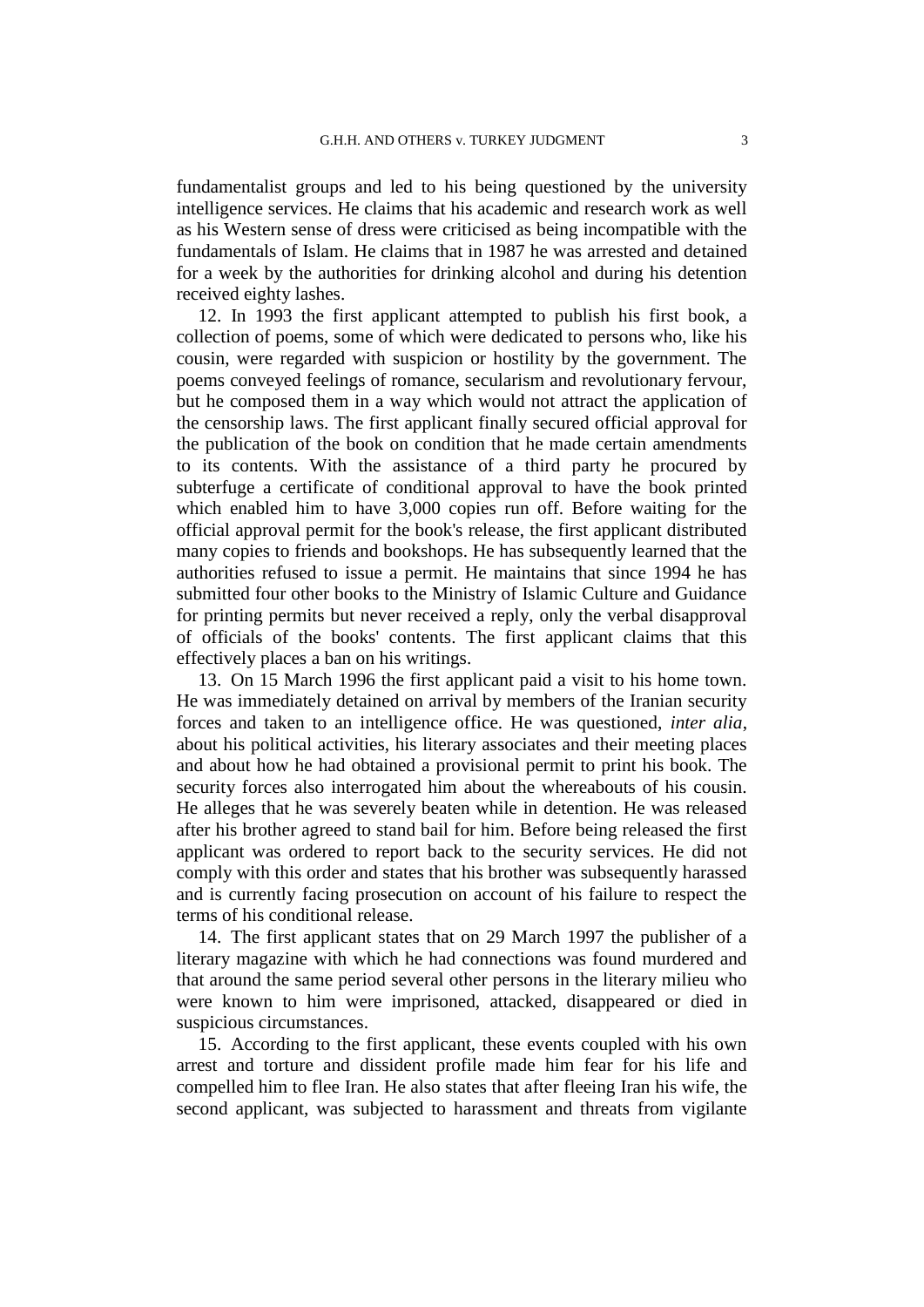groups in connection with his disappearance. During a search of their home by the intelligence services, a number of cassettes were found containing recordings of banned songs and of meetings attended by the first applicant and several of his literary associates. The first applicant alleges that the authorities used the tapes of the meetings to identify him and the other participants, several of whom were subsequently detained and questioned.

16. On 16 April 1997 the first applicant obtained a passport by bribing an official and he fled to Turkey about one week later. He arrived in Turkey on or about 23 April 1997 on a tourist visa and travelled to Istanbul. He was informed there that he should contact the office of the United Nations High Commissioner for Refugees (UNHCR) in Ankara, which in turn informed him that he should register as an asylum-seeker with the Istanbul police. The Istanbul police notified him that he could not register as an asylum seeker because he had been in Turkey for six days and that the asylum regulations required that asylum-seekers register within five days of their arrival in the country.

17. The first applicant decided to renew his tourist visa fearing that if he lodged an asylum request he would be deported to Iran for non-compliance with the five-day time-limit.

18. On 1 May 1997 the first applicant was interviewed by the UNHCR, which rejected his asylum claim on 13 June 1997. He appealed against this decision on 12 August 1997 and on 21 November 1997 the UNHCR rejected his appeal.

19. At some stage the first applicant was joined by the second and third applicants who fled Iran for their safety. The Government claim that the first applicant in fact arrived in Turkey on 7 November 1997 and was accompanied by the second and third applicants. In the applicants' view the entire family had been in Turkey before that date but had to go on a one-day trip to Georgia to have their visas renewed. They re-entered Turkey on 7 November 1997. The applicants do not dispute that they all registered as asylum-seekers with the Ankara police on 11 November 1997. They were granted a residence permit on 12 December 1997 and ordered to reside in the town of Bilecik.

20. On 5 January 1998 the first applicant requested the UNHCR to reconsider his request for asylum and he was subsequently interviewed on 7 June 1998. On 8 July 1998 the UNHCR rejected the first applicant's renewed request and closed his case file.

21. On 18 August 1998 the applicants received a deportation order from the Turkish police. They were informed that they had fifteen days in which to appeal to the authorities against the implementation of the deportation order. The applicants objected and their residence permit was again extended on 11 September 1998. The applicants maintain that the decision to extend the residence permit was only taken in early December 1998 and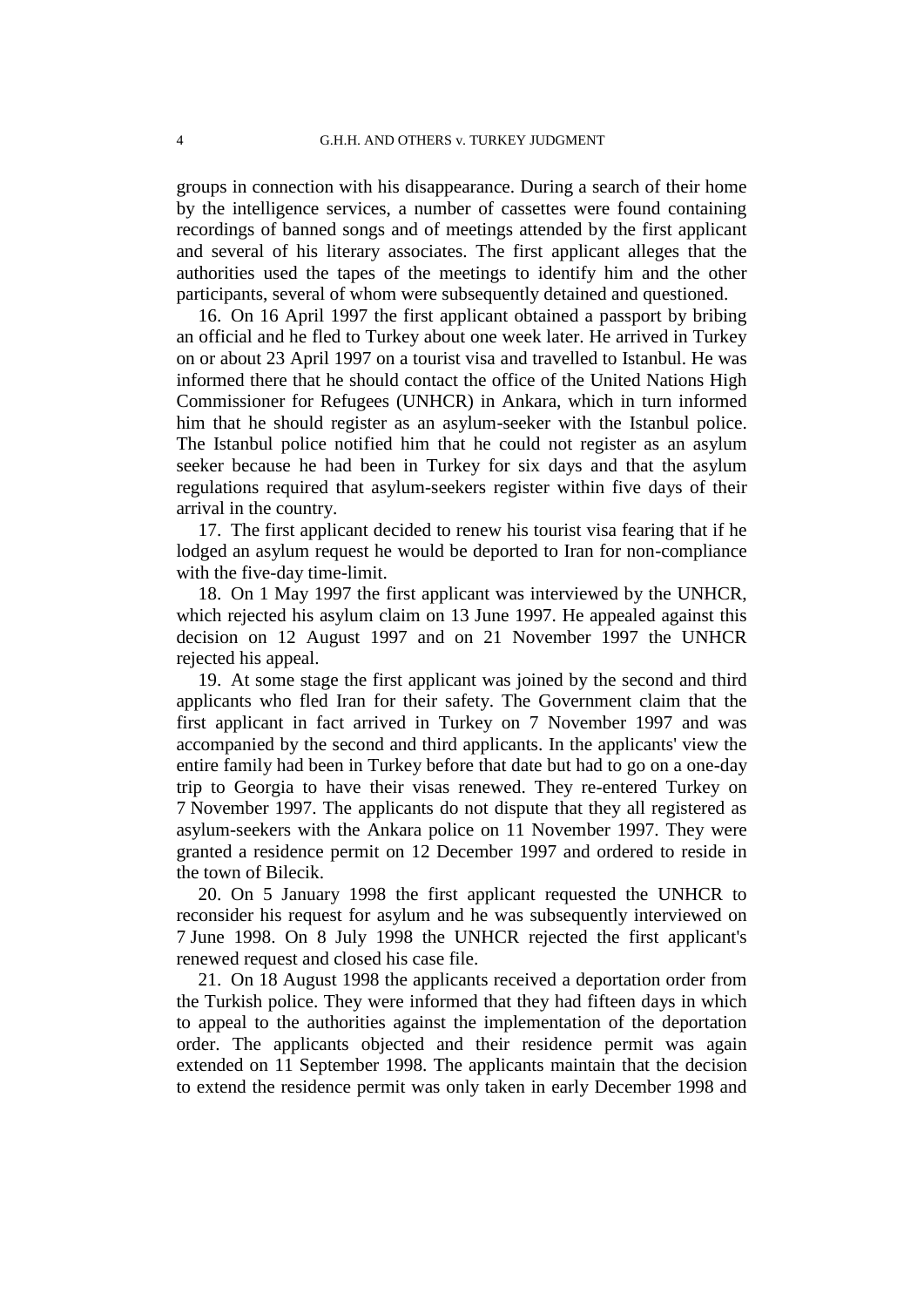in response to the Commission's requests on 2 and 17 September 1998 to the Government not to deport the family.

22. On 21 September 1998 the Ministry of Foreign Affairs reconfirmed that the applicants did not meet the criteria for the grant of refugee status. The applicants claim that they were never informed of this decision.

23. By letter dated 23 March 1999 the UNHCR informed the Ministry of Foreign Affairs that it had conducted a fresh examination of the first applicant's request for refugee status. Following that examination, and in light of new elements submitted by the first applicant, the UNHCR decided to grant him refugee status. In reaching its decision the UNHCR had particular regard to the fact that the applicant had been actively involved in the Association of Iranian Authors and his activities had brought him into contact with other intellectuals who had been murdered in 1998, apparently on account of their work on behalf of the association. The UNHCR concluded that if the applicant were to be returned to Iran, there was a reasonable likelihood that he would face persecution.

24. Subsequently, on receipt of the UNHCR's letter, the Ministry of Foreign Affairs directed that the applicants be entitled to remain in Turkey temporarily, for humanitarian reasons, until they were resettled in a third country. On 26 March 1999 the relevant authorities were requested to extend the applicants' temporary stay in Turkey pending their resettlement.

25. In October 1999 the applicants left Turkey and were resettled in the United States of America in the framework of a resettlement programme.

#### THE LAW

#### I. ALLEGED VIOLATIONS OF ARTICLES 2, 3 AND 8 OF THE **CONVENTION**

26. The Government stated that the applicants left Turkey in October 1999 and were now resettled in the United States of America. Accordingly, the applicants' insistence in maintaining these complaints was unjustified. They submit in particular that the fact that the applicants were subjected to a deportation order the implementation of which may have exposed them to the risk of a violation of the above Articles cannot in the present circumstances raise a Convention issue.

27. The applicants maintained in reply that notwithstanding their resettlement in a third country the Court should still subject their complaints to a rigorous examination on the merits. They stressed that the evidence which they had adduced before the Turkish authorities clearly established that they had a well-founded fear of persecution and ought to have been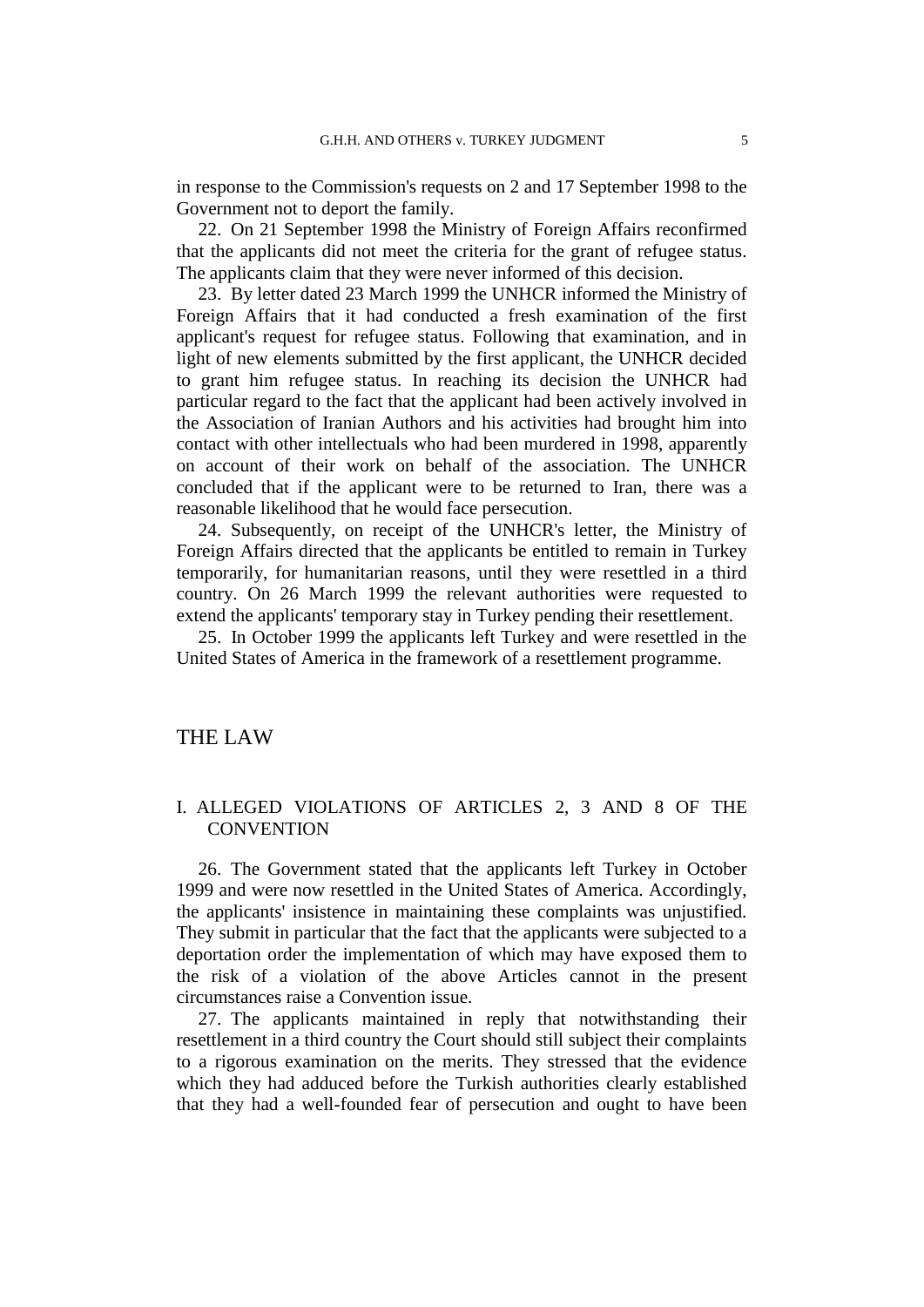granted protection from being returned to Iran. In their submission the authorities' decision to expel them was arbitrary and seriously underestimated the reality of the risk to which they would be exposed in Iran.

28. The Court notes that the applicants are now living in the United States of America. Given that the fears which they harboured about their forced return to Iran have been removed, the Court considers that the applicants can no longer claim to be victims within the meaning of Article 34 of the Convention. On that account it considers that no further examination of their complaints under Articles 2, 3 and 8 of the Convention is required.

#### II. ALLEGED VIOLATION OF ARTICLE 13 OF THE CONVENTION

29. The applicants maintained that they were denied an effective remedy to challenge the decision to remove them to Iran, in breach of Article 13 of the Convention which provides:

"Everyone whose rights and freedoms as set forth in [the] Convention are violated shall have an effective remedy before a national authority notwithstanding that the violation has been committed by persons acting in an official capacity."

30. In the applicants' submission, the authorities of the respondent State did not process their asylum request in accordance with internationally recognised standards of fairness. They drew attention to the fact that their application was examined by police officers at the Aliens' Department of the General Directorate of Security of Ankara who were unfamiliar with refugee law and insensitive to the plight of asylum-seekers. They had no access to an interpreter skilled in their language and were thus prevented from submitting a full account of their situation. Furthermore, there was no independent and specialised authority charged with the assessment of the merits of their asylum request. The final decisions on their application rested with the Ministry of the Interior acting, as appropriate, on an opinion submitted by the Ministry of Foreign Affairs or by other government agencies. The applicants also pointed to the fact that they had no entitlement to an oral hearing with proper interpretation facilities before the decisionmaking authority and no information was provided to them about their appeal rights or the procedures which they had to follow to lodge an appeal.

31. The applicants maintained in addition that the relevant asylum regulations of the respondent State did not expressly provide for a stay of execution of the deportation order pending their appeal to the Ministry of the Interior. They were thus at risk of summary removal at any time. No reasons were given for the rejection of their appeal and no indication was given to them either of the content of the UNHCR's negative submissions to the Ministry of the Interior, which submissions must have had a bearing on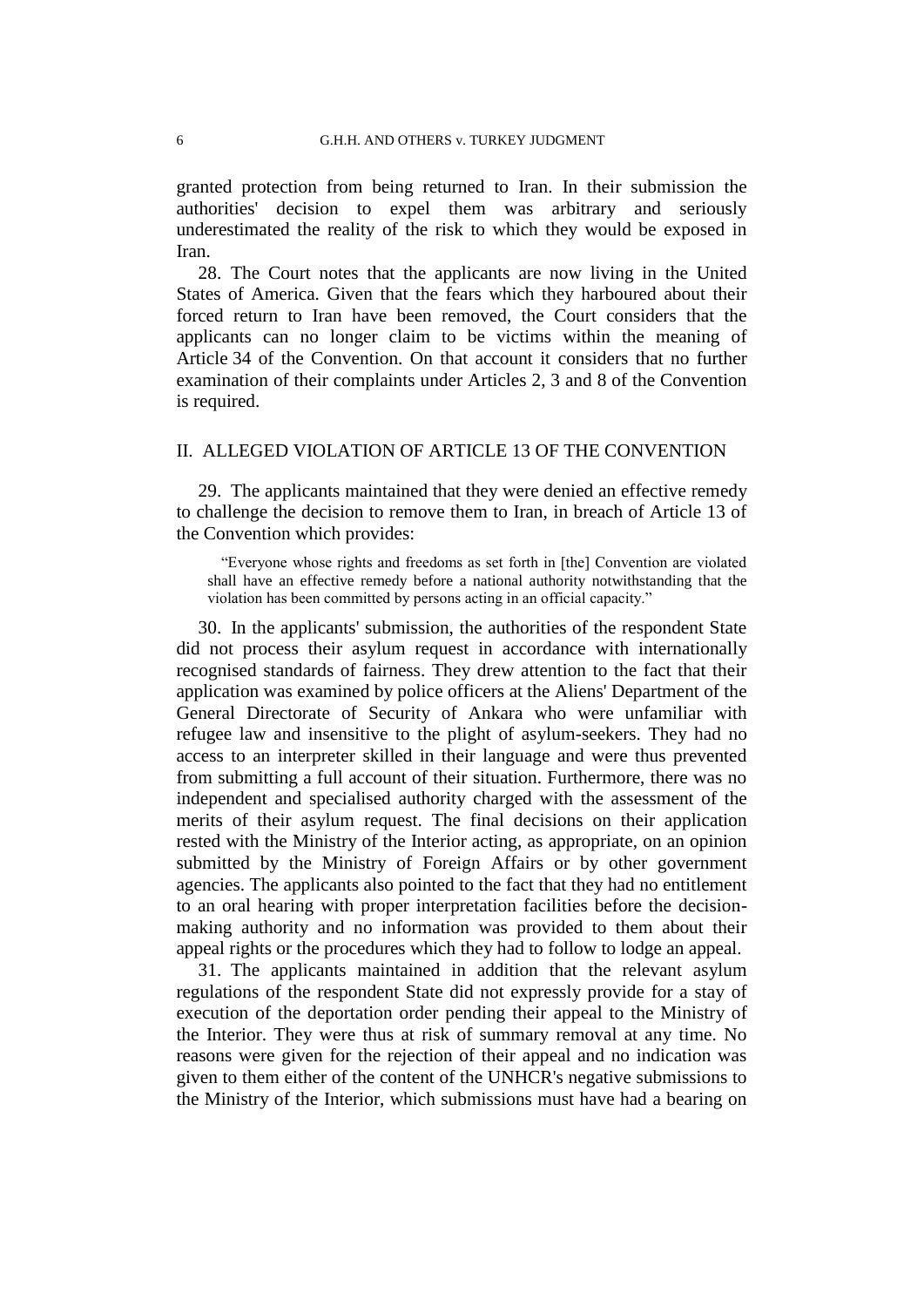the latter's decision to reject their appeal. In the applicants' opinion the Ministry of the Interior considers as binding a negative determination by the UNHCR on an asylum request without, however, addressing itself to the defects in UNHCR procedures on asylum requests or informing asylumseekers of the reasons which led the UNHCR to reject an asylum application.

32. The applicants further contended that judicial review proceedings to challenge the deportation order would not have provided them with an effective remedy. In the first place, they were never informed that this remedy was available to them and how they were to invoke it. Secondly, even assuming that legal aid could be sought to enable them to challenge the deportation order by way of judicial review, there were never notified of this facility. In any event, since they lacked a valid residence permit they could not obtain a certificate of indigence from the competent authority. Thirdly, they maintained that an application for judicial review would not have had any suspensive effect on the implementation of the deportation order and the administrative court seized of their application would not have been competent to review the substance of their complaint, only the legality of the decision to deport them. For that reason a judicial review action would have afforded no reasonable prospects of success since the impugned measure was clearly valid under domestic asylum regulations and the UNHCR had already reached a negative decision on their application for refugee status. Fourthly, any review undertaken by an administrative court would not have taken as its point of departure the question as to whether the applicants would be exposed to treatment prohibited by Article 3 of the Convention. The review would have been based on whether or not their expulsion would offend the criteria contained in Article 1 of the 1951 Geneva Convention.

33. The Government disputed these arguments. With reference to decided cases, the Government contended that judicial review is a remedy which has been invoked by many asylum-seekers in Turkey. In their submission an administrative court may suspend the implementation of a deportation decision if irreparable harm would be caused to the deportee and the decision was clearly unlawful. For that reason, the Government requested the Court to rule that there had been no breach of Article 13 in the applicants' case.

34. The Court observes that it is not its function to review *in abstracto* the compatibility of the asylum regulations of the respondent State with the Convention. It recalls in this connection that Contracting States have the right, as a matter of well-established international law and subject to their treaty obligations, including the Convention, to control the entry, residence and expulsion of aliens. Moreover, the right to political asylum is not contained in either the Convention or its Protocols (see the Vilvarajah and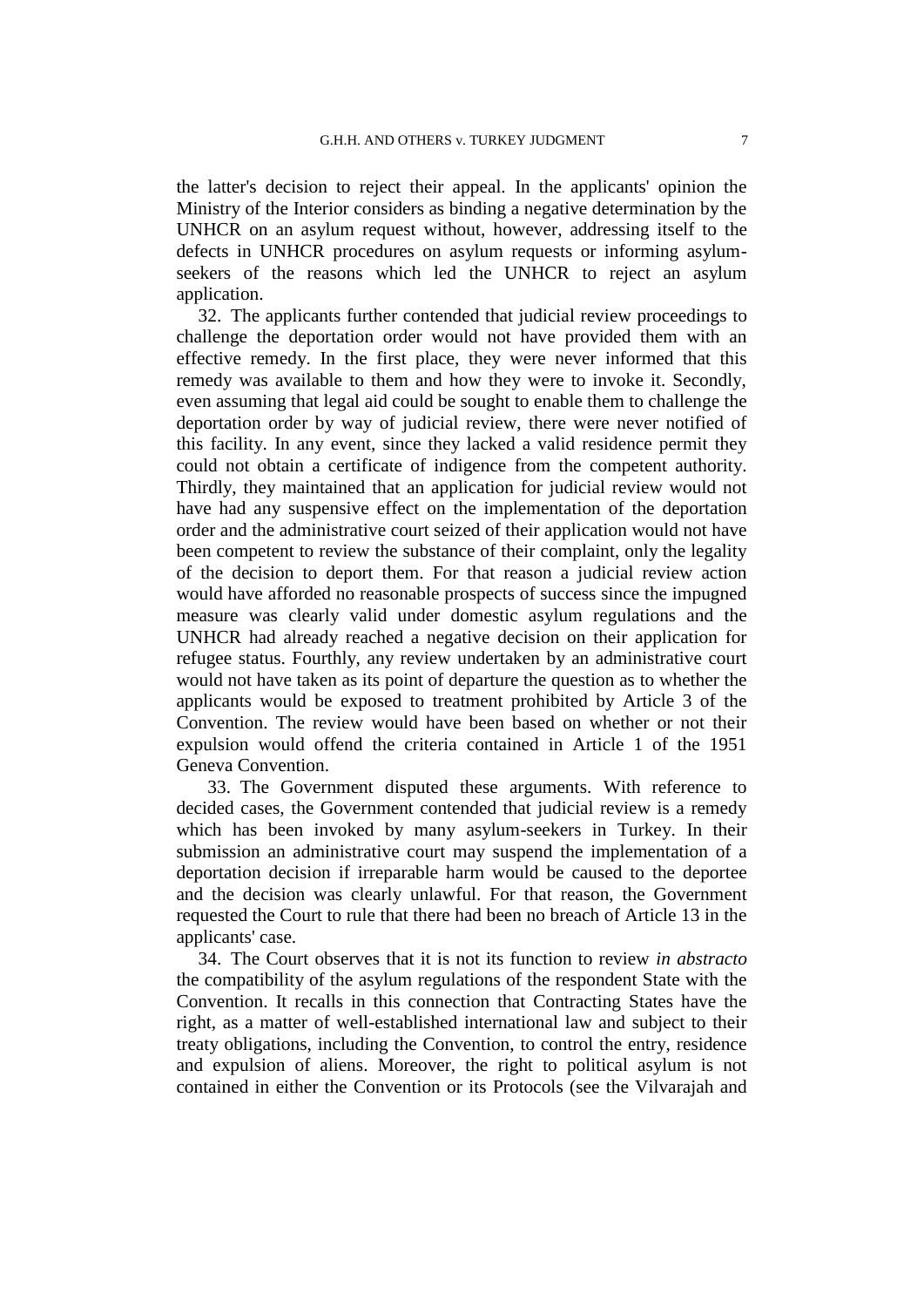Others v. the United Kingdom judgment of 30 October 1991, Series A no. 215, p. 34, § 102).

35. However, expulsion by a ContractingState may give rise to an issue under Article 3, and hence engage the responsibility of that State under the Convention, where substantial grounds have been shown for believing that the person in question, if expelled, would face a real risk of being subjected to treatment contrary to Article 3 in the receiving country. In these circumstances, Article 3 implies the obligation not to expel the person in question to that country (see the Soering v. the United Kingdom judgment of 7 July 1989, Series A no. 161, pp. 35-36, §§ 90- 91; the Cruz Varas and Others v. Sweden judgment of 20 March 1991, Series A no. 201, p. 28, §§ 69-70; and the Vilvarajah and Others judgment cited above, p. 34, § 103).

36. The Court further notes that where an asylum-seeker has an arguable claim that his expulsion would expose him to the risk of treatment prohibited by Article 3 of the Convention, the domestic law of the deporting Contracting Party must guarantee him the availability of a remedy to enforce the substance of his right under that Article. This obligation results from Article 13 of the Convention, the effect of which is to require the provision of a domestic remedy allowing the competent national authority both to deal with the substance of the Convention complaint and to grant appropriate relief, although Contracting States are afforded some discretion as to the manner in which they conform to their obligations under this provision (see the Vilvarajah and Others judgment cited above, p. 39, § 122).

37. The Court observes that a deportation order was served on the applicants on 18 August 1998. The applicants had fifteen days in which to appeal against the implementation of the order. Pending that appeal they were able to remain in Turkey. On 21 September 1998 the Ministry of Foreign Affairs confirmed the terms of the deportation order, having concluded that the applicants did not meet the requirements for the grant of refugee status as defined in Article 1 of the 1951 Geneva Convention (see paragraphs 21-22 above). In the Court's opinion the applicants had not by that stage made out a claim under Article 3 of the Convention that could be said to be arguable on the merits.

38. It is to be observed in this connection that the UNHCR had on three occasions already rejected their applications for asylum (see paragraphs 18 and 20 above). It was only when the applicants supplied details of the killings of writers which occurred in Iran at the end of 1998 and highlighted the relevance of those events to the first applicant's situation that the UNHCR and ultimately the Ministry of Foreign Affairs were led to take a different view of the risk attendant on their deportation (see paragraphs 23-24 above). Although the applicants have contended that they had already provided the UNHCR and the domestic authorities with sufficient proof of